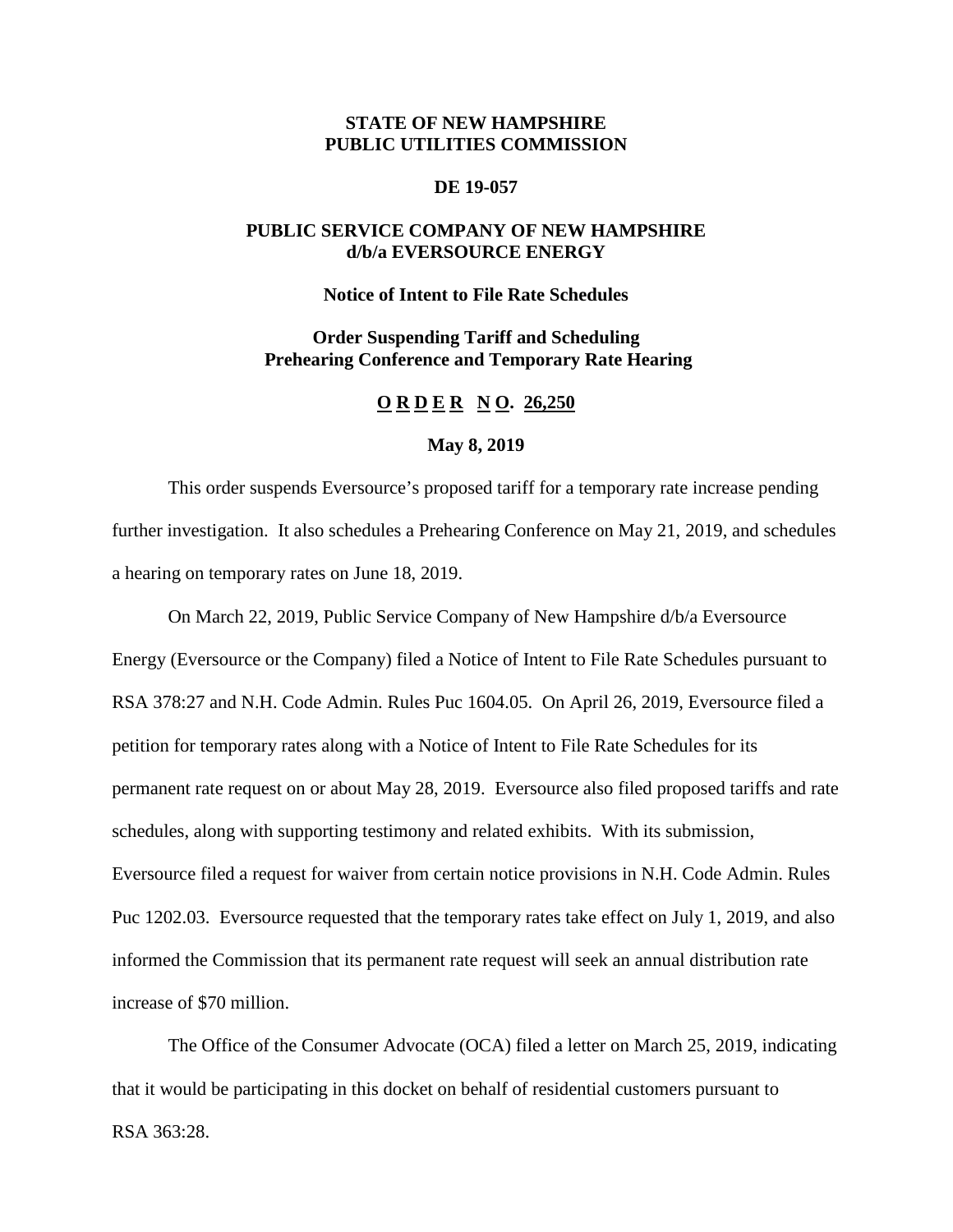Eversource testified that its request for temporary rate relief is driven by: (1) a revenue deficiency of \$12 million created by increased capital investment made by the Company since its last rate case in 2009; (2) the reclassification of certain vegetation management costs amounting to \$18 million; and (3) the need to recover significant deferred storm costs. The request also credits customers with the benefit of the tax savings associated with recent income tax rate changes. Eversource said it incorporated certain normalizing adjustments in the cost of service for non-recurring items, but the adjustments do not materially change the Company's overall requested revenue deficiency of \$33 million to be recovered through temporary rates proposed for effect on July 1, 2019.

Eversource stated that the temporary rate percentage increase to customer bills will vary by rate class due to differences between class rate structures, and within each class due to consumption characteristics. Monthly bills for a residential customer taking energy service from Eversource using 600 kilowatt hours (kWh) would increase by 2.9 percent. Currently, the monthly customer charge for residential customers is \$12.69 per month. If the requested temporary rate increase is approved, that charge will increase to \$13.89 per month. The distribution portion of the bill will increase from 4.141 cents per kWh, to 4.532 cents per kWh. Other customer classes will experience bill increases ranging from 0.9 percent to 6.3 percent.

Eversource's temporary rate schedule involves a general increase in rates, and requires further investigation. Pursuant to RSA 378:6, I, we suspend the proposed tariffs until such time that the Commission has held a hearing and ruled on the merits of the proposed temporary rates.

The filing raises, inter alia, issues related to whether the proposed temporary rates are just, reasonable, and lawful as required by RSA 374:2 and RSA 378:7; whether Eversource's request for waiver of Puc 1203.02 is in the public interest; and whether the proposed rate increases yield not less than a reasonable return on the cost of the property of the utility, used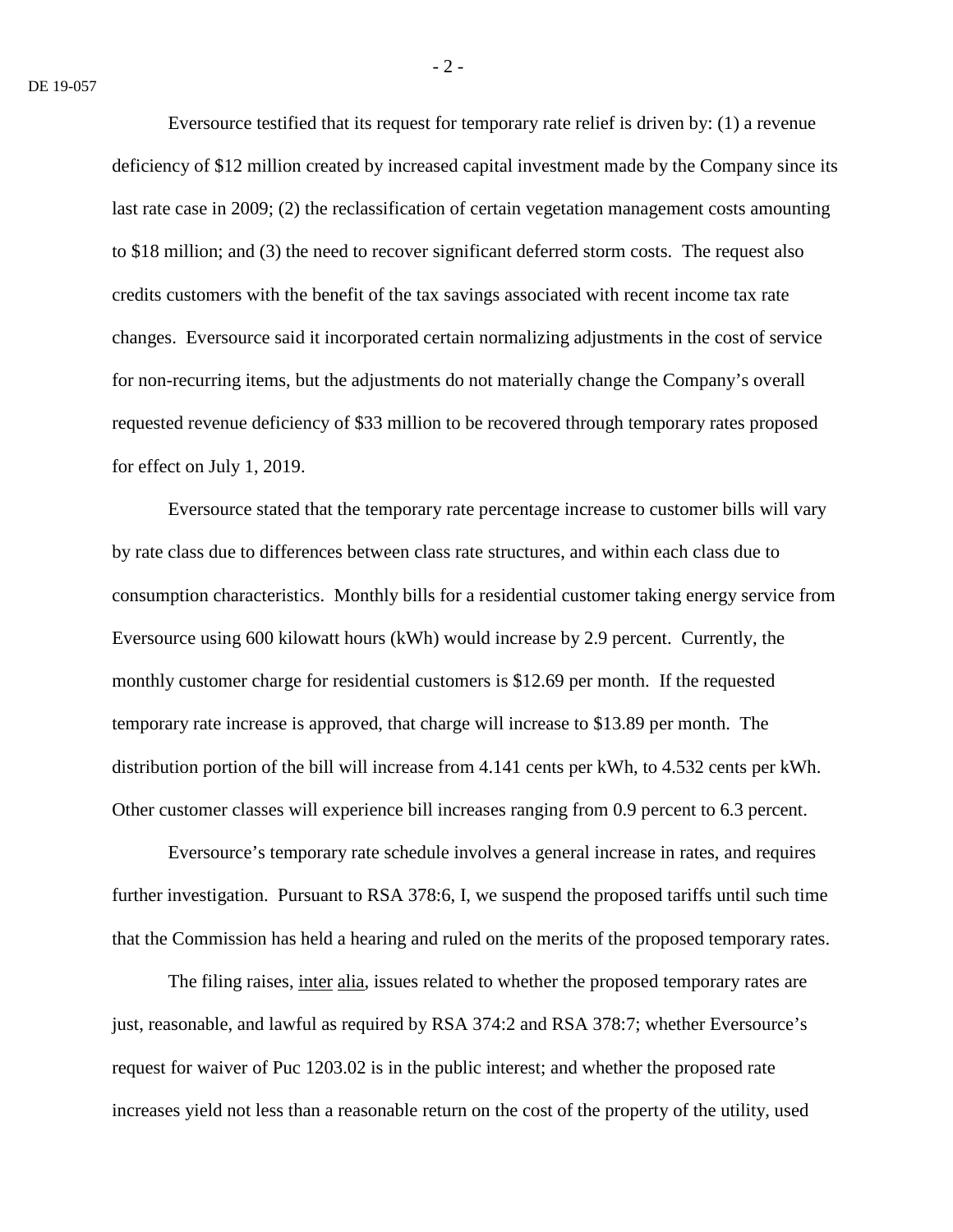and useful in the public service, less accrued depreciation, as shown by the reports of the utility filed with the Commission pursuant to RSA 378:27. Each party has the right to have an attorney represent the party at the party's own expense.

The petition and subsequent docket filings, other than any information for which confidential treatment is requested of or granted by the Commission, will be posted to the Commission's website at [http://www.puc.nh.gov/Regulatory/Docketbk/2019/19-057.html.](http://www.puc.nh.gov/Regulatory/Docketbk/2019/19-057.html)

## **Based upon the foregoing, it is hereby**

**ORDERED**, that the proposed tariff pages are hereby suspended pursuant to RSA 378:6, I pending investigation and further order of the Commission; and it is

**FURTHER ORDERED,** that a Prehearing Conference, pursuant to N.H. Code Admin. Rules Puc 203.15, be held before the Commission located at 21 S. Fruit St., Suite 10, Concord, New Hampshire on May 21, 2019, at 10:00 a.m., at which each party will provide a preliminary statement of its position with regard to the petition and any of the issues set forth in N.H. Code Admin. Rules Puc 203.15; and it is

**FURTHER ORDERED**, that immediately following the Prehearing Conference, Eversource, the Office of the Consumer Advocate, Staff of the Commission, and any Intervenors hold a Technical Session to review the petition; and it is

**FURTHER ORDERED**, that pursuant to N.H. Code Admin. Rules Puc 203.12, Eversource shall notify all persons desiring to be heard at this hearing by publishing a copy of this Order of Notice no later than May 15, 2019, in a newspaper with general circulation in those portions of the state in which operations are conducted, publication to be documented by affidavit filed with the Commission on or before May 17, 2019; and it is

**FURTHER ORDERED**, that consistent with N.H. Code Admin. Rules Puc 203.17 and Puc 203.02, any party seeking to intervene in the proceeding shall submit to the Commission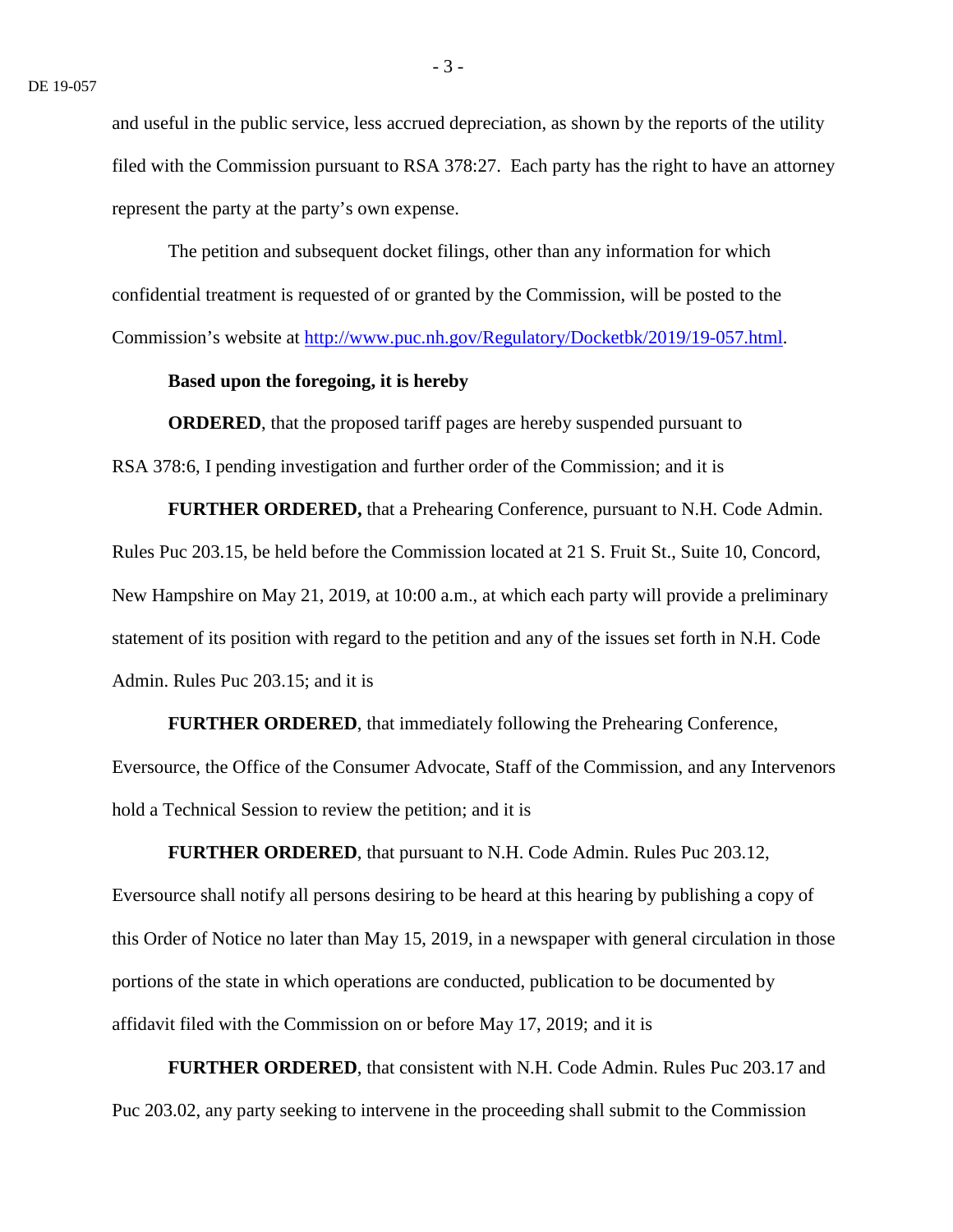seven copies of a Petition to Intervene with copies sent to Eversource and the Office of the Consumer Advocate on or before May 17, 2019, such Petition stating the facts demonstrating how its rights, duties, privileges, immunities, or other substantial interest may be affected by the proceeding, consistent with N.H. Code Admin. Rules Puc 203.17; and it is

**FURTHER ORDERED,** that any party objecting to a Petition to Intervene make said Objection on or before May 21, 2019; and it is

**FURTHER ORDERED,** that a hearing on temporary rates pursuant to N.H. Code Admin. Rules Puc 203.12 be held before the Commission located at 21 S. Fruit St., Suite 10, Concord, New Hampshire at 9:00 a.m. on June 18, 2019.

By order of the Public Utilities Commission of New Hampshire this eighth day of May, 2019. 9.<br>Martin P. Honigberg Kathup My Cailey 200ml Com

Chairman Commissioner

Attested by:

Debra A. Howland Executive Director

Individuals needing assistance or auxiliary communication aids due to sensory impainnent or other disability should contact the Americans with Disabilities Act Coordinator, NHPUC, 21 S. Fruit St., Suite 10, Concord, New Hampshire 03301-2429; 603-271-2431; TDD Access: Relay N.H. 1-800-735-2964. Notification of the need for assistance should be made one week prior to the scheduled event.